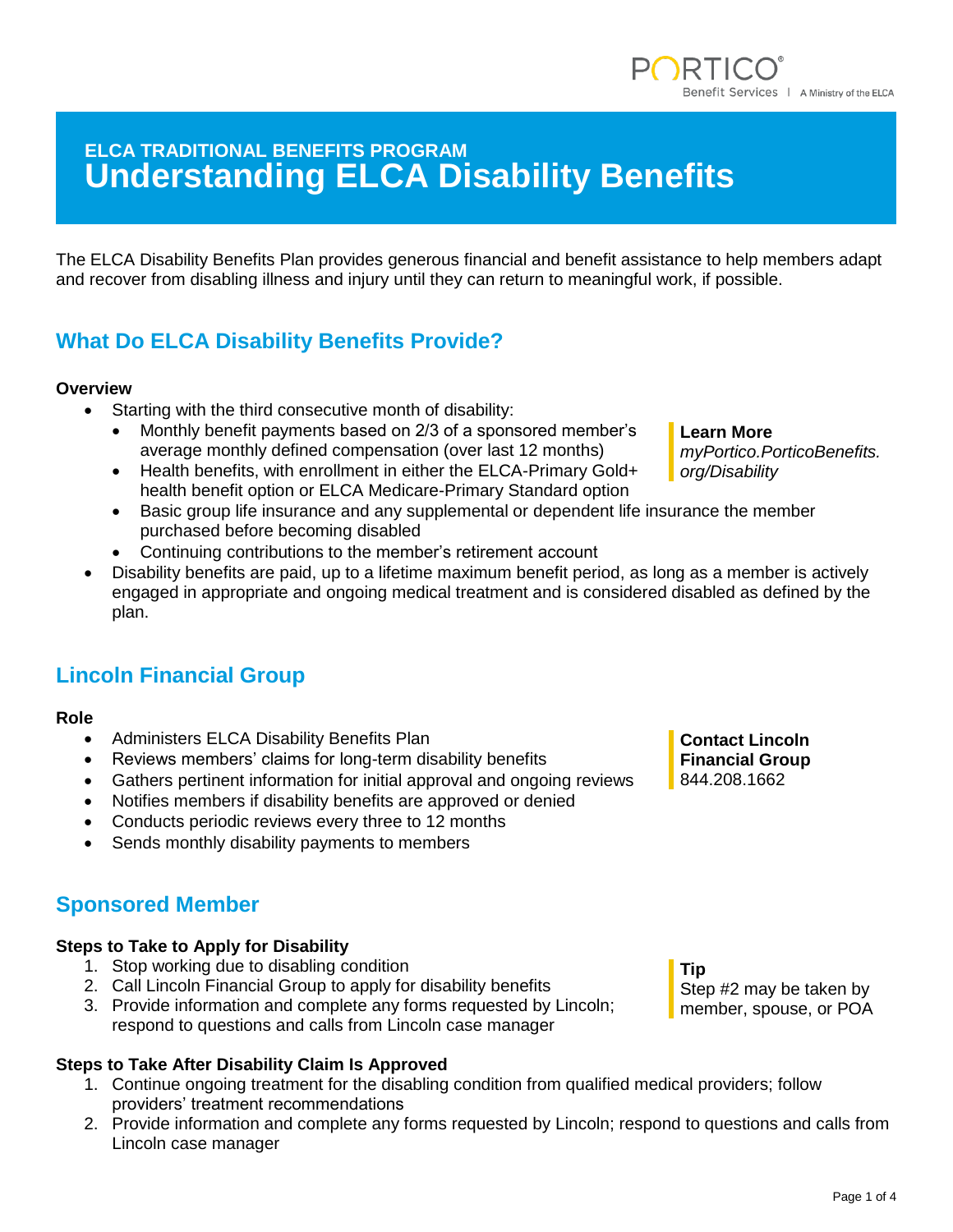

3. Communicate any changes and reach out to Lincoln with questions

#### **Eligibility**

- Disabling condition must have occurred while member was sponsored in ELCA Disability Benefits Plan
- Disabling condition must be documented by objective medical information and result in member's inability to continue to perform the duties of his or her normal occupation as determined by Lincoln
- Sponsored member must apply within three months of ending work due to disabling condition (if disabling condition began in 2020, member has up to six months to apply after ending work due to disabling condition)
- On leave from call members are *not* eligible to apply for or receive disability benefits or purchase disability coverage through Portico Benefit Services
- Special rules for interim pastors can be found at *myPortico.PorticoBenefits.org/InterimMinistry*

## **Sponsored Member FAQs**

#### • **If I expect disability to be short-term should I still apply?**

Yes. Keep in mind the first two months of benefits (health, retirement, life, disability contributions) and full compensation are expected to be provided by your sponsoring employer. You should still apply for long-term disability with Lincoln in case time off needs to be longer than expected. You can contact Lincoln to stop the process at any time and return to your call.

#### • **[Can I work while receiving disability benefits?](https://myportico.porticobenefits.org/benefits/disability#collapse-09524ae7-45ea-4a3b-85a7-74443e74d06b)**

For the first two months you're disabled, you may not work. After that, if you're totally disabled, you can earn up to one-third of your monthly benefit payment without an earnings reduction. Any earnings in excess of one-third will reduce your monthly benefit payment, dollar for dollar. If you receive any wages while you're receiving ELCA disability benefits, you must report them promptly to Lincoln. You'll be required to provide copies of your earnings statements and may be required to provide copies of your tax returns.

#### • **[Can my disability benefits be terminated?](https://myportico.porticobenefits.org/benefits/disability#collapse-b7a65a11-b0d5-42ed-97c0-e089a91017ae)**

Lincoln, the disability claims administrator, will periodically review your eligibility to receive disability benefits. Lincoln will contact your health care provider(s) to request your medical records and will review the records to determine whether you are compliant with medical treatment requirements and continue to be totally disabled as defined by the plan. If the review concludes that you are no longer eligible for disability benefits, all benefits provided by the ELCA Disability Benefits Plan end *immediately*, including monthly benefit payments, health benefits, retirement plan contributions, basic group life insurance, any supplemental and dependent life insurance, Medicare Part B reimbursement, and flexible spending account benefits. You can continue health and flexible spending account benefits at your own expense, if eligible.

#### • **[How do Social Security disability benefits affect my ELCA benefits?](https://myportico.porticobenefits.org/benefits/disability#collapse-72fed8f3-2916-4d2c-afb8-ed54564a3fdb)**

Social Security disability benefits due to your disability that you and your family members receive, or are eligible to receive, will be subtracted from your ELCA monthly benefit payment. Between Social Security, other government plans (including workers' compensation but excluding veterans' disability benefits), and the ELCA monthly benefit payment, you'll receive an amount equal to what your ELCA Disability Benefits Plan monthly benefit payment would have been if you weren't receiving other benefits.

- You'll be contacted by an administrator working with Lincoln, the disability claims administrator, to assist you in applying for Social Security disability benefits at the appropriate time.
- All Social Security disability benefits will reduce your ELCA monthly benefit payment. If Social Security disability benefits are awarded retroactively, you must repay the ELCA Disability Benefits Trust any overpayment of benefits.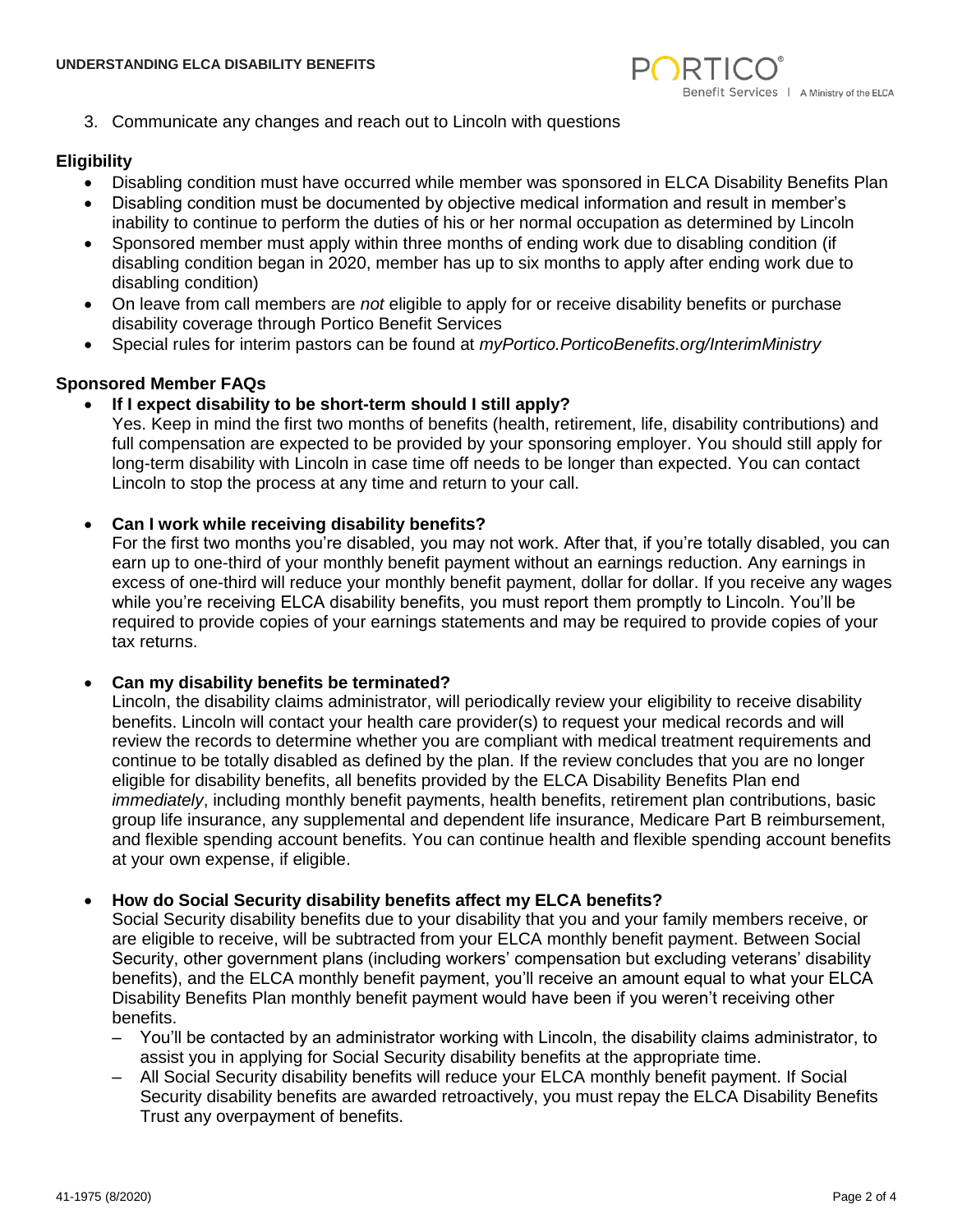

- If you don't apply for Social Security disability benefits, do not qualify for Social Security disability benefits due to exceeding the Social Security substantial gainful activity limit, or if you don't participate in Social Security, your ELCA monthly benefit payments will still be reduced by an amount equal to the amount Social Security would have paid.
- If the Social Security Administration denies your application for benefits, you must send a copy of the denial notice to Lincoln.
- **Will I receive help returning to work?**

Yes. At any time before or during the review process, you may find it beneficial to work with Lincoln Financial Group's vocational staff for help considering new possibilities that may offer meaning and purpose along with a livable income. Ask your Lincoln case manager to connect you with the vocational team.

• **If I am currently waiving ELCA health coverage, will the ELCA Disability Trust provide ELCA health benefits for my family and me if I am approved for ELCA disability benefits?** Yes. If you had a valid waiver prior to approval for disability benefits, you are eligible for ELCA health coverage. To activate ELCA health coverage, contact Portico.

## **Sponsoring Employer**

## **Steps to Take**

- Care for your employee as the disability application process proceeds
- Pay salary and provide health, retirement, life and disability benefits during the first two months of disability; if disability benefits are approved, the plan will provide a monthly benefit payment and ELCA health, retirement and life insurance benefits as of the third consecutive month of disability
- Provide member's job description to Lincoln Financial Group for the initial review
- Lincoln will review disability applications upon receipt, but sometimes obtaining medical records can be challenging; for this reason, Portico encourages you to review your employee policy handbook and determine what you will offer financially if the application process exceeds two months; (if disability application is approved within two months, no further action is needed on EmployerLink)

## **If Disability Review Is Pending After Two Months**

| If DISAbility Review is Pending After Two Months                                                                                                                                                                                                                                                                                                                                                                                                                                                                                                                                                                                                                                                                                                                                                                        |                                                                                                                                                                                                                                                                                                                                                                                                                                                   |
|-------------------------------------------------------------------------------------------------------------------------------------------------------------------------------------------------------------------------------------------------------------------------------------------------------------------------------------------------------------------------------------------------------------------------------------------------------------------------------------------------------------------------------------------------------------------------------------------------------------------------------------------------------------------------------------------------------------------------------------------------------------------------------------------------------------------------|---------------------------------------------------------------------------------------------------------------------------------------------------------------------------------------------------------------------------------------------------------------------------------------------------------------------------------------------------------------------------------------------------------------------------------------------------|
| <b>OPTION 1: CONTINUE PAYING BENEFITS</b>                                                                                                                                                                                                                                                                                                                                                                                                                                                                                                                                                                                                                                                                                                                                                                               | <b>OPTION 2: TERMINATE MEMBER</b>                                                                                                                                                                                                                                                                                                                                                                                                                 |
| If Lincoln approves the disability claim, the<br>employer will receive a refund for the cost of<br>member benefits paid beyond two months; no<br>further action is needed on EmployerLink<br>If Lincoln denies the disability claim:<br>The employer will need to decide on the<br>member's last day worked — that is, the<br>last day the member performed paid<br>duties<br>Report last day worked on EmployerLink<br>Next monthly bill will be adjusted to reflect<br>the last day worked<br>Member will be offered health coverage<br>$\overline{\phantom{m}}$<br>continuation and will be responsible for<br>paying the contribution after the last day<br>of work is reported in EmployerLink<br>If the member appeals and the denial is<br>$\overline{\phantom{m}}$<br>reversed, the employer will be reimbursed | Report an end of call/employment date on<br>EmployerLink<br>Member will be offered health coverage<br>$\bullet$<br>continuation and will be responsible for<br>paying the contribution after the last day of<br>work is reported<br>If Lincoln approves the disability claim, the<br>member will receive a refund for the cost of<br>coverage continuation paid by the member<br>If Lincoln denies the disability claim, the<br>member may appeal |